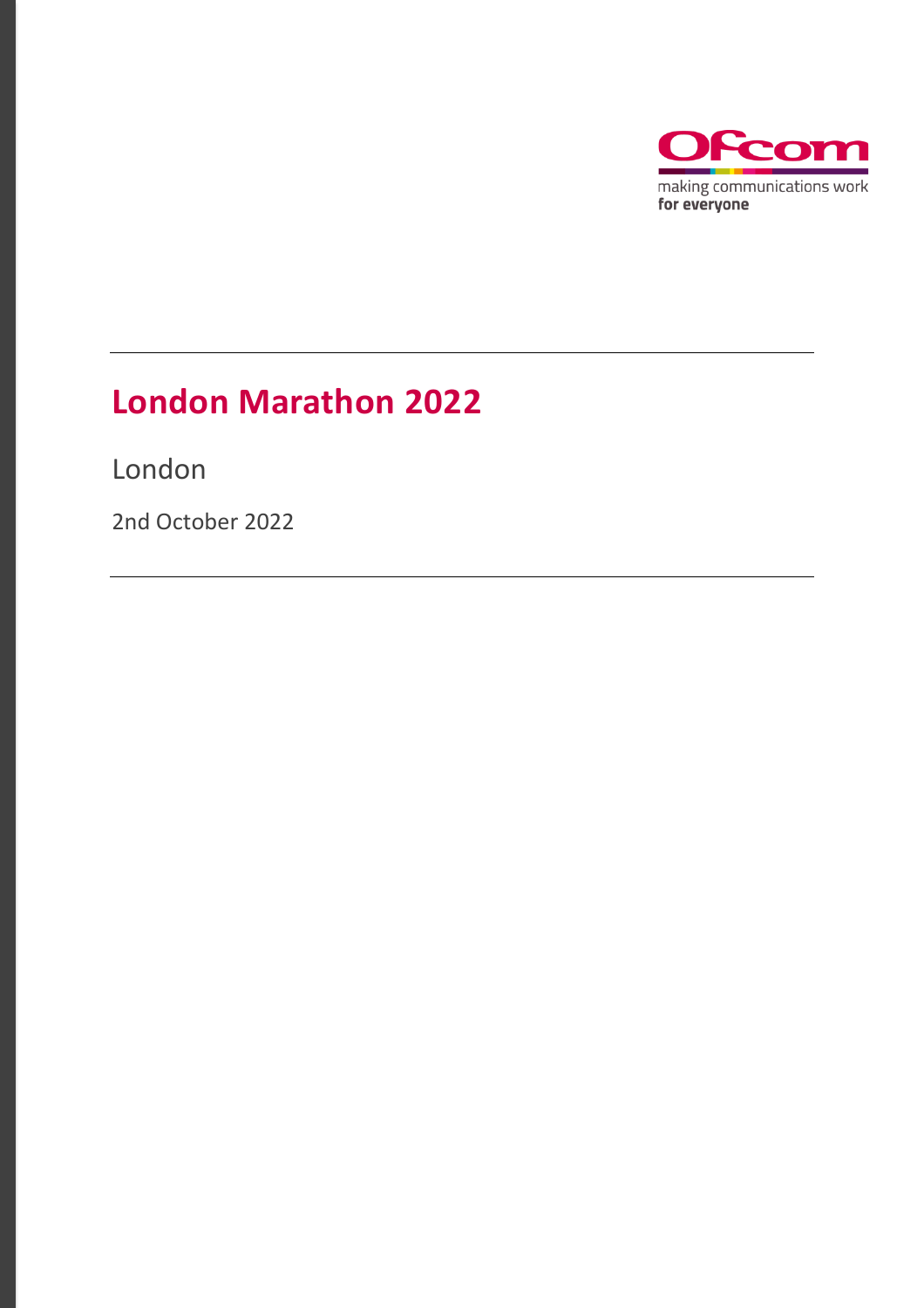## Introduction

The London Marathon continues to be of major national and global interest and the premier Marathon race in the UK, and just as in 2020 and 2021, the event will be held in October this year.

Due to the requirement for extensive coordination of wireless microphones, talkback, Camera's and audio links in and around central London, it is classified as a Major Event.

Our extensive knowledge of the layout and stages of the event supports the successful delivery of the frequency plan.

Simon Coe will be the PMSE Spectrum Planner coordinating this event.



Simon Coe

Our office contact details are

+44 (0) 207 981 3803 or emai[l pmse@Ofcom.org.uk](mailto:pmse@arqiva.com)

or email simon.coe@ofcom.org.uk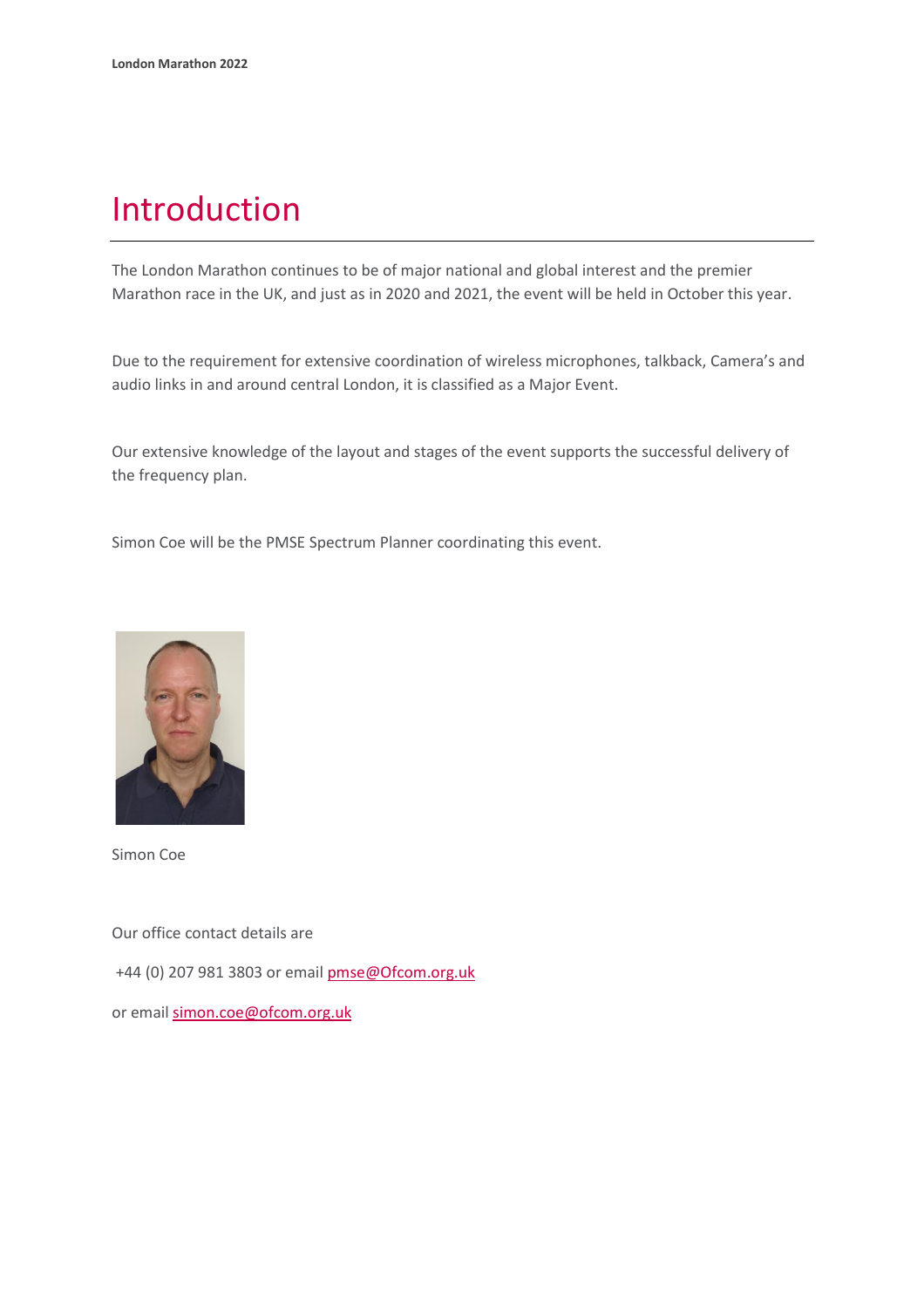# **Contents**

### **Section**

| 1. Application Process        | 1        |
|-------------------------------|----------|
| 2. Coordination and Licensing | 3        |
| 3. Event Time                 | $\Delta$ |
| 4. Useful Contacts            | 5        |
|                               |          |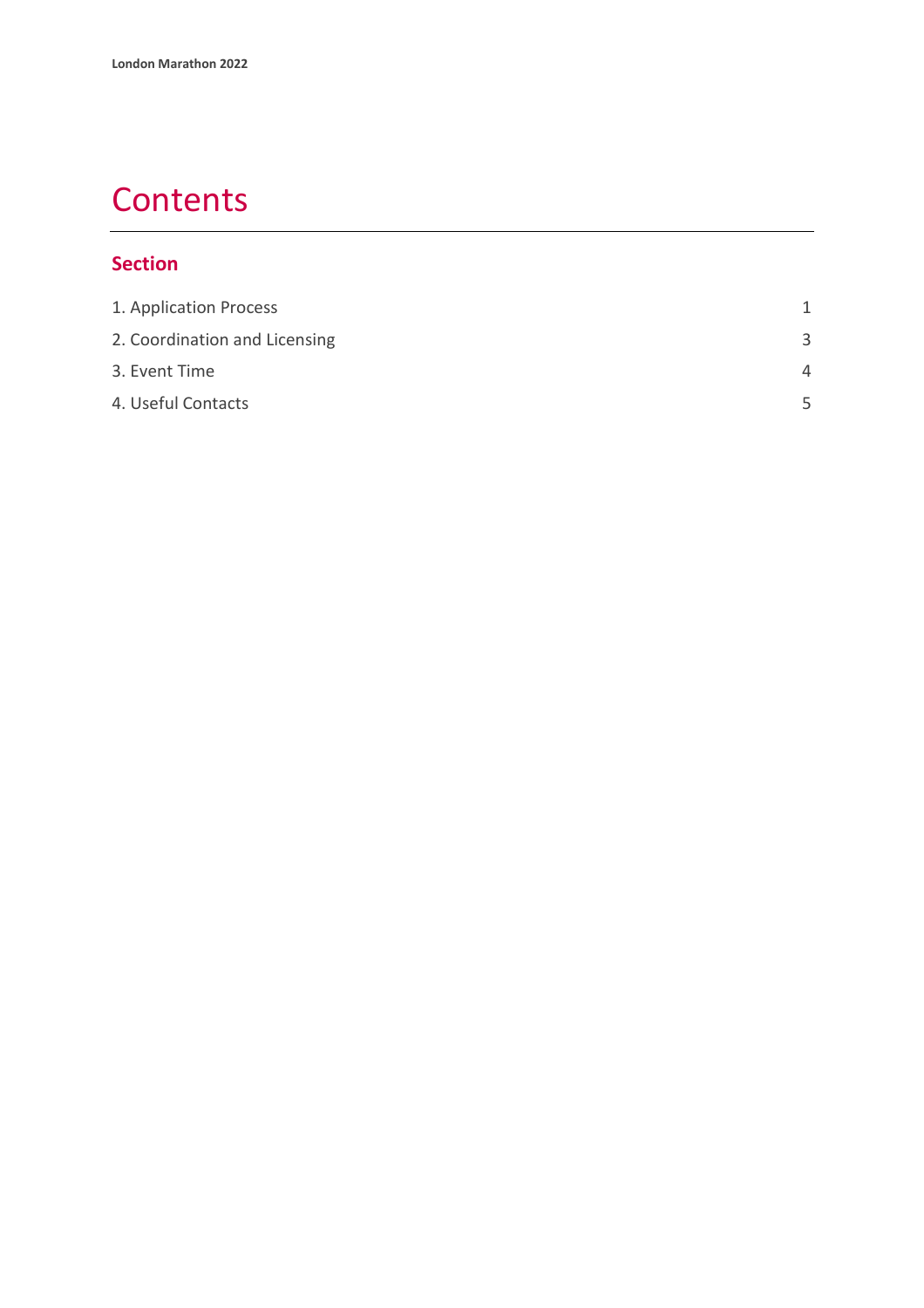# <span id="page-3-0"></span>1. Application Process

#### **Submit your completed application form to Ofcom PMSE by 2nd September 2022**



**We aim to issue licences (where applications have been received within the stated time periods) on or before the 18th September 2022**



#### **Payment MUST be received before the start of the event, otherwise you will not be licensed to use frequencies.**

We accept Debit/Credit Cards and Bank Transfers or can take payment from existing carnets. *Please note that Ofcom PMSE are unable to accept payments made by AMEX.*

As the London Marathon is designated a Major Event, applications for frequencies will not be subject to Ofcom PMSE's usual three day turnaround rule. All frequency applications will be collated and worked on at the same time in order to achieve the best frequency allocation plan.

Applications can be processed online using the Event Application system or send an email containing the required application form to PMSE@ofcom.org.uk.

Application forms can be downloaded from our website [https://www.ofcom.org.uk/manage-your](https://www.ofcom.org.uk/manage-your-licence/radiocommunication-licences/pmse/apply-for-a-pmse-licence)[licence/radiocommunication-licences/pmse/apply-for-a-pmse-licence.](https://www.ofcom.org.uk/manage-your-licence/radiocommunication-licences/pmse/apply-for-a-pmse-licence) The cut off point for these applications will be **2nd September 2022**. It is advisable to get them in as soon as possible as applications received after this date may not be accommodated as required.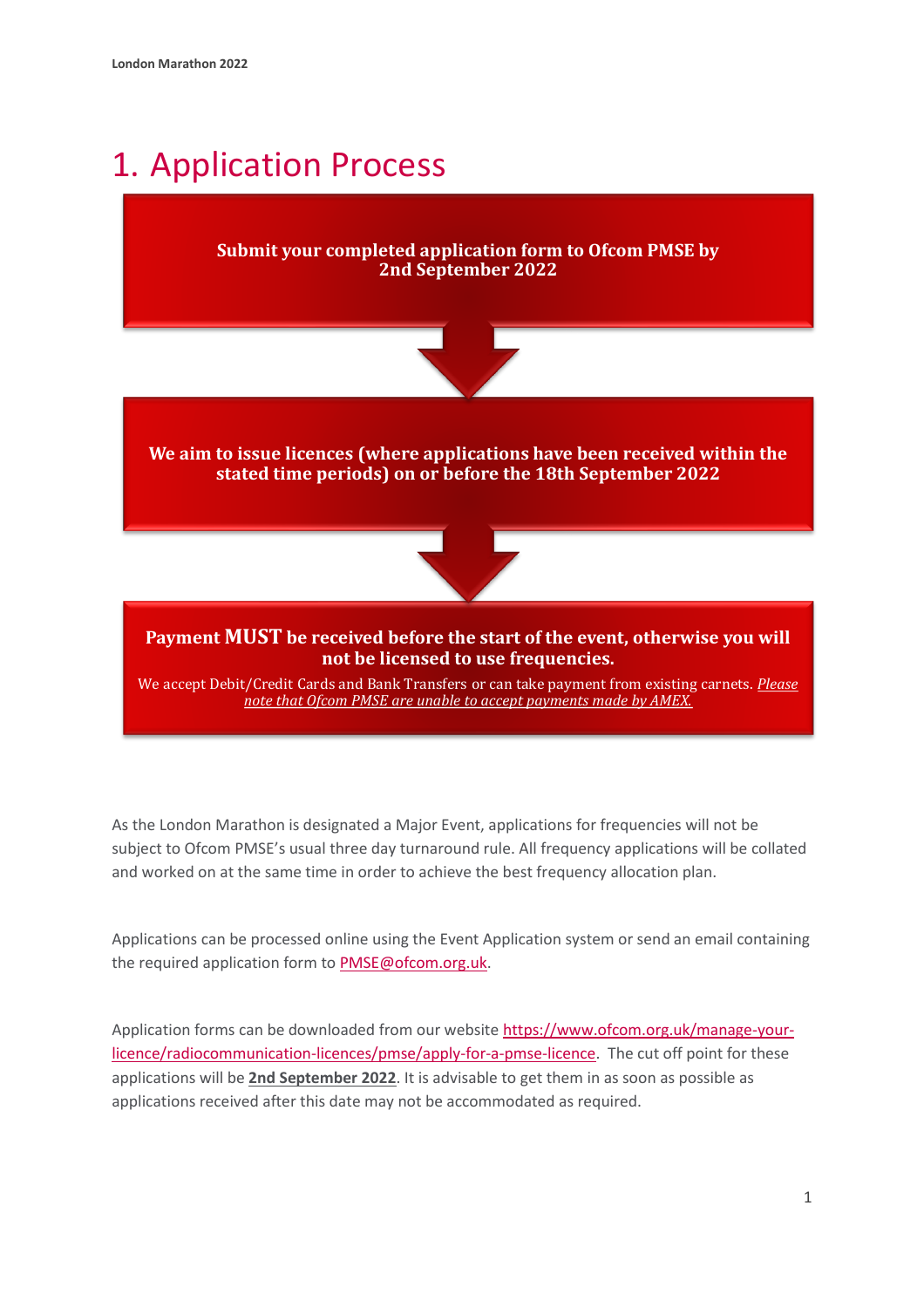The key information that we require when you apply is:

- The number of wireless microphones, IEMs and radio talkback systems you require
- The frequency range that your equipment will tune across and the tuning steps
- The dates and times that frequencies are needed
- Where your frequencies will be located
- The name of the team you are representing (if none please state)

The use of wireless microphones and IEMs is restricted throughout the UK due to Digital TV carrier signals. The list of available TV channels for these venues can be found on the UHF Mic Planner via the Login page. The availability of these frequencies will be limited due to other licensed users nearby and the digital footprint. You may want to consult this tool before applying.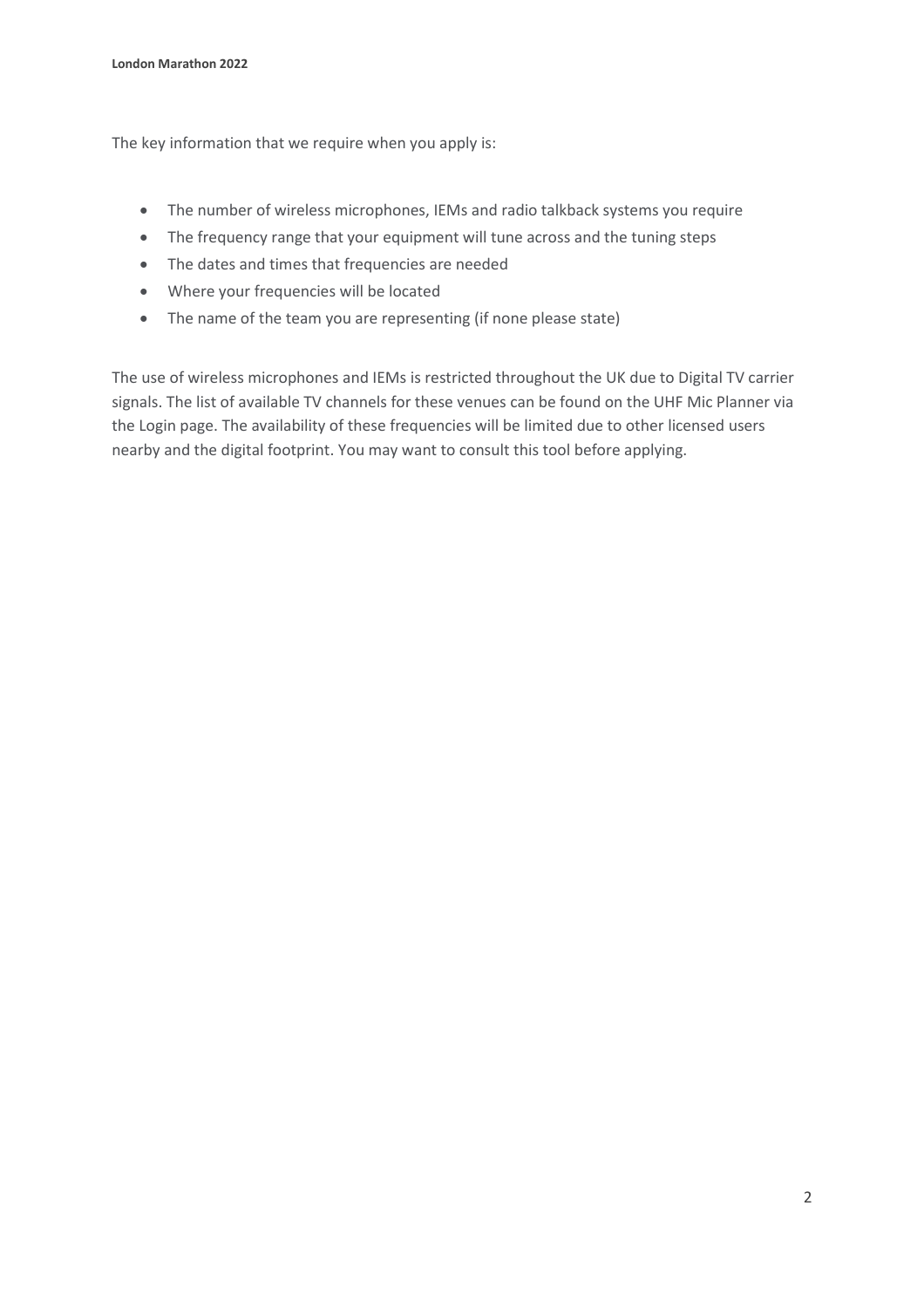# <span id="page-5-0"></span>2. Coordination and Licensing

## **General Information**

Upon receipt of your application, you will be contacted to confirm that we are in receipt of it.

Any co-ordination issues or changes which may be required will be addressed directly with the applicant.

The route of the race has many different areas and sites that receive antennas can be placed, knowing the exact location of your equipment is vital to the co-ordination in this RF heavy event.

It is imperative that we receive payment before your licence is scheduled to start so we can issue your frequencies and send out your Licence documents. We aim to issue licences which have been paid in full on or before **18 th September 2022.**

### **Payment and Licence Documents**

It is imperative that we receive payment before your licence is scheduled to start so we can issue your licence documents. To help with this we accept Debit/Credit Cards and Bank Transfers or can take payment from existing carnets. When paying by debit/credit card you will receive a secure payment link to your email address. Your licensing documentation will be dispatched upon receipt of payment. *Please note that Ofcom PMSE are unable to accept payments made by AMEX.*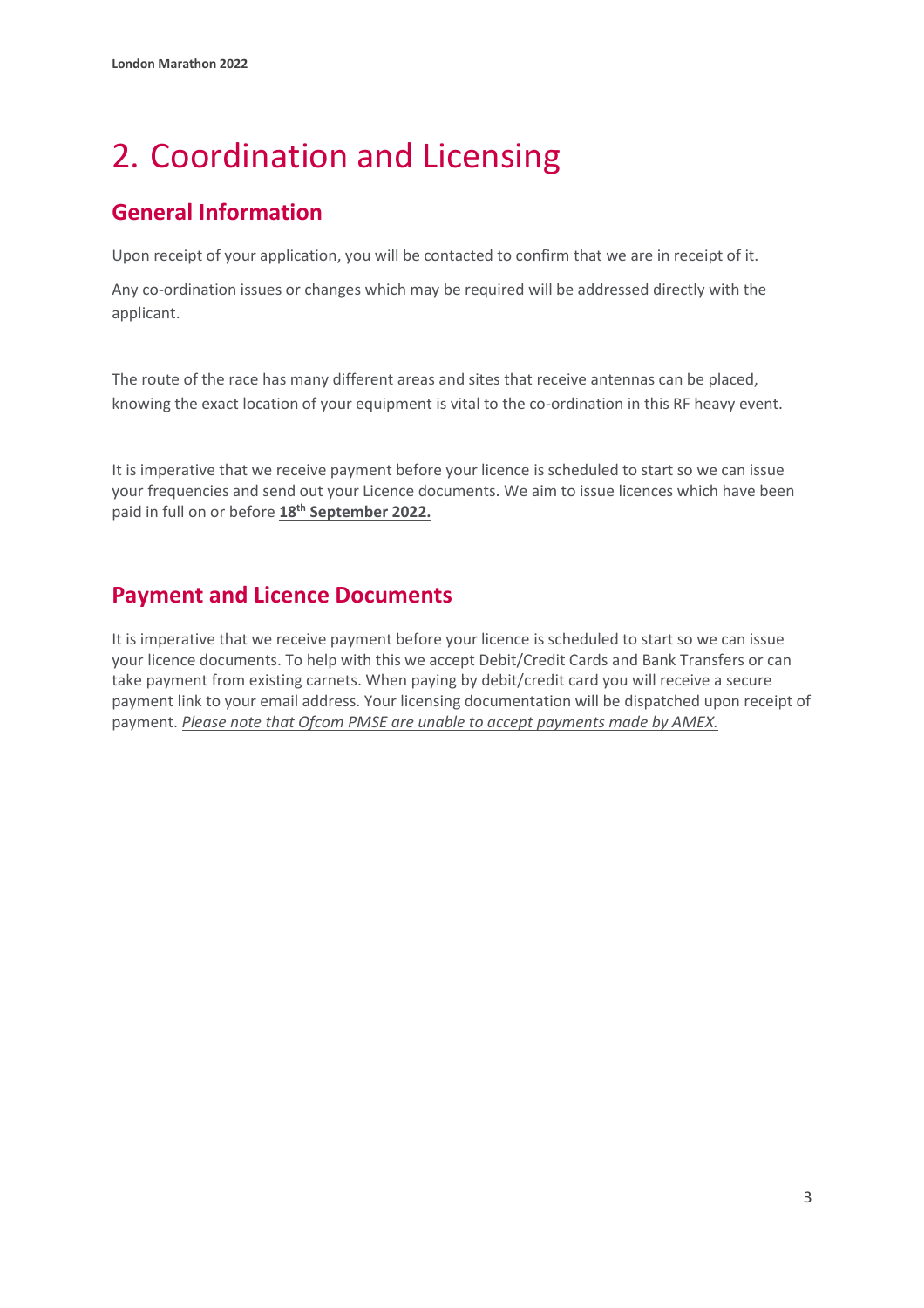# <span id="page-6-0"></span>3. Event Time

Operation of the frequencies during the event may be subject to strict licensing times. These times must be adhered to. It is your responsibility to ensure that these rules are followed. If there are concerns about licensing times please do contact the Event Coordinator.

If, when on-site, interference is experienced on your frequencies please contact the Event Coordinator or the Out Hours PMSE Spectrum Coordinator right away. The Co-ordinator will investigate possible sources of interference and offer you suitable alternatives within the constraints of your equipment should this be appropriate.